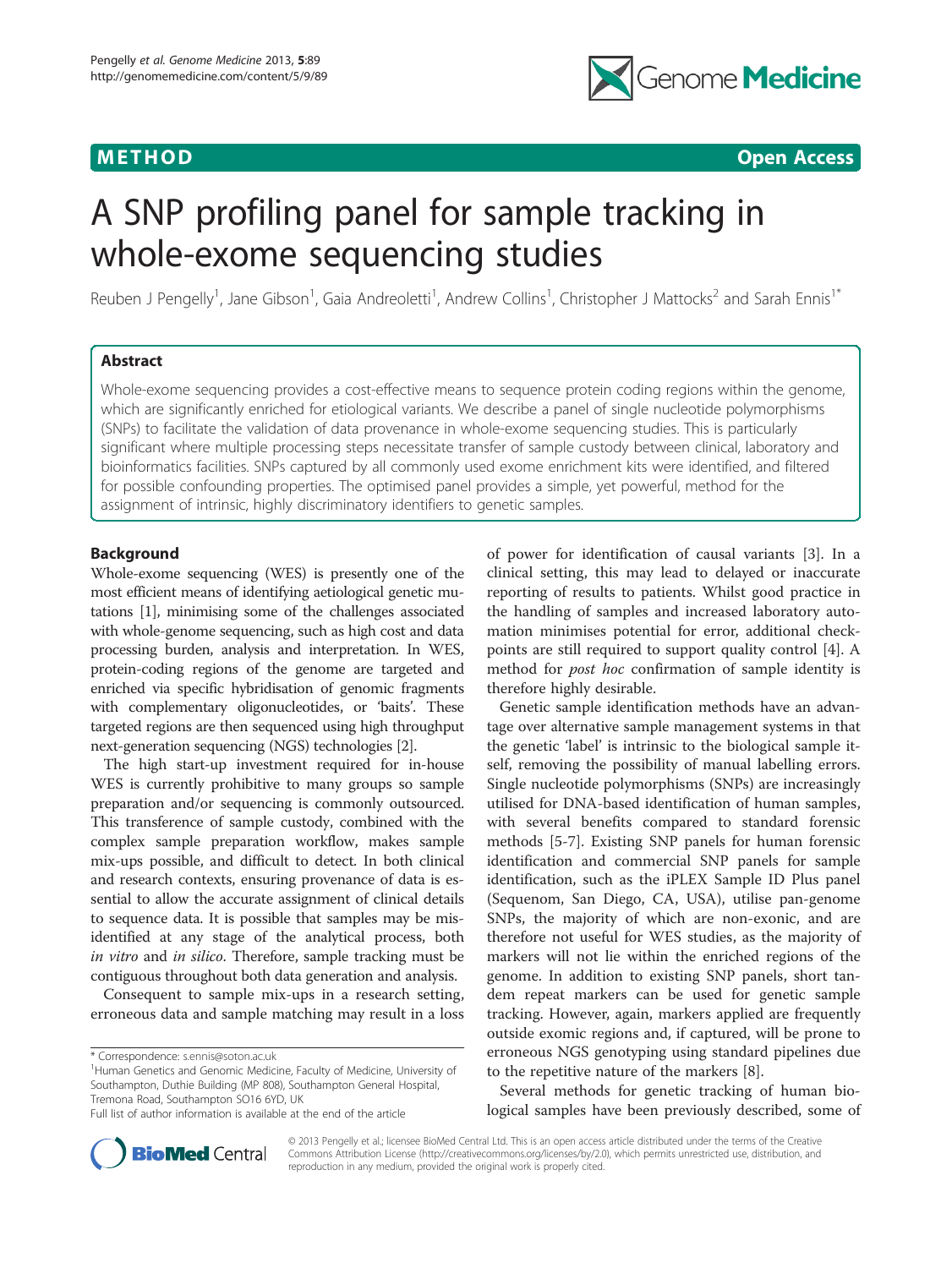<span id="page-1-0"></span>which are application specific - for example, for transcriptome microarray studies [\[3,9,10](#page-6-0)]. Although software for the validation of NGS (including WES) sample identity, such as verifyBamID, exist [\[11](#page-6-0)], for the detection of sample misidentifications external array-based genotypes of the samples are required, without which only contamination of the samples can be assessed.

Here we describe an optimised panel of SNPs for which WES data are typically informative, the genotypic profile of which can be utilised to extract intrinsic identifiers from human genomic DNA. These SNP profiles have high discriminatory power, even in large datasets. The profile derived from this panel can be compared to an independently genotyped profile for the same individual, allowing accurate validation of data and sample pairings, at a modest cost per sample.

# **Mathods**

#### Candidate identification and panel selection

Regions of overlap between three current commonly used whole-exome enrichment kits, (namely Agilent SureSelect Human All Exon V4, Illumina TruSeq Exome Enrichment and Nimblegen SeqCap EZ Human Exome Library V3.0 kits), and common SNPs (dbSNP 137, [[12](#page-6-0)]) were established using BEDTools [\[13](#page-6-0)]. SNPs were further filtered for inclusion based upon their presence in genes targeted by the Illumina TruSight Exome kit, which targets only genes of clinical interest.

Primary candidate selection criteria required SNPs to: 1) represent bi-allelic substitutions, excluding substitutions of complementary bases, that is,  $A \leftrightarrow T$  and  $G \leftrightarrow C$ transversions; 2) be technically amenable to both accurate WES and orthogonal genotyping, that is, not present in large-scale genomic repeats [\[14\]](#page-6-0), or homopolymeric tracts of  $\geq 5$  bp, GC content for the flanking 250 bp was restricted to a range of between 40% and 55% and no other variant within 50 bp with an alternative-allele frequency (AF)  $\geq 0.01$  was permitted; 3) conform to desirable phase 3 HapMap AFs across several populations, explicitly AFs of between 0.2 and 0.8 in: CEPH (Utah residents with ancestry from northern and western Europe; CEU), Japanese in Tokyo, Japan (JPT), Han Chinese in Beijing, China (CHB) and Yoruba in Ibidan, Nigeria (YRI) [[15](#page-6-0)] and; 4) not alter the primary sequence of the encoded protein or have an associated Online Mendelian Inheritance in Man (OMIM) record [\[16](#page-6-0)].

Following primary candidate identification steps, SNPs were further optimised by the following requirements: 1) be located at least 10 bp from exon boundaries; 2) not be situated in regions with a high sequence similarity to non-target regions, that is, no non-target BLAT score >100 [\[17](#page-6-0)], as this could result in nonspecific genotyping; and 4) be outside of linkage disequilibrium with all other selected SNPs.

Finally, SNPs were prioritised for inclusion in the panel by proximity of the AFs to 0.5, across HapMap populations, in order to maximise discriminatory power.

#### SNP coverage in whole-exome sequencing data

A set of 91 in-house exome samples was evaluated for depth of sequence coverage for the candidate SNPs. Exome capture was performed using Agilent SureSelect Human All Exon V3 ( $n = 22$ ) and V4 ( $n = 55$ ), Illumina TruSeq Exome Enrichment (n = 9) and Nimblegen SeqCap EZ Human Exome Library V3.0 (n = 5). Exome enrichment, sequencing and *in silico* analysis of samples was performed as previously described [\[18,19](#page-6-0)].

# Optimised panel validation

The power of sample resolution for the panel was validated using data from phase 1 of the 1000 Genomes Project  $(n = 1,092)$  [[20](#page-6-0)] and the UK10K project  $(n = 2,688; 2,432$  of which are whole-genome data) [\[21](#page-6-0)]. Genotypes were extracted from data using custom scripts and Tabix [[22\]](#page-6-0). Quantification of mismatches between samples was performed using MEGA5 [\[23](#page-6-0)].

Simulated datasets were generated by taking individual population AFs for each SNP as input and generating random SNP profiles in accordance with Hardy-Weinberg equilibrium based upon this; the randomisation of each SNP was independent of all other SNPs. We then quantified the rate of non-unique profiles per simulated dataset. We performed 20,000 independent replicates of dataset generation in all cases.

# Panel application

We applied the panel to a batch of 48 samples exome sequenced by an external service provider, for which orthogonal genotypes were obtained concurrently through an independent genotyping provider using KASP genotyping (LGC Genomics, Hoddeston, UK). Following plating of DNA samples for dispatch, a replicate plate was made directly from the primary plate, to be dispatched for the orthogonal genotyping. Genotypes derived from exome data and orthogonal genotyping assays were compared using PLINK [\[24](#page-6-0)] and custom scripts.

# Ethics

This study was approved by the Southampton and South West Hampshire Research Ethics Committee (09/H0504/ 125). Informed consent was obtained for all participants.

# Results

In total, 26.2 Mbp of genome sequence was found to overlap all three commonly applied wholeexome capture kits, containing 9,493 common SNPs (Figure [1A](#page-2-0),B). Of these, 1,662 SNPs are additionally covered by the Illumina TruSight Exome kit. Within this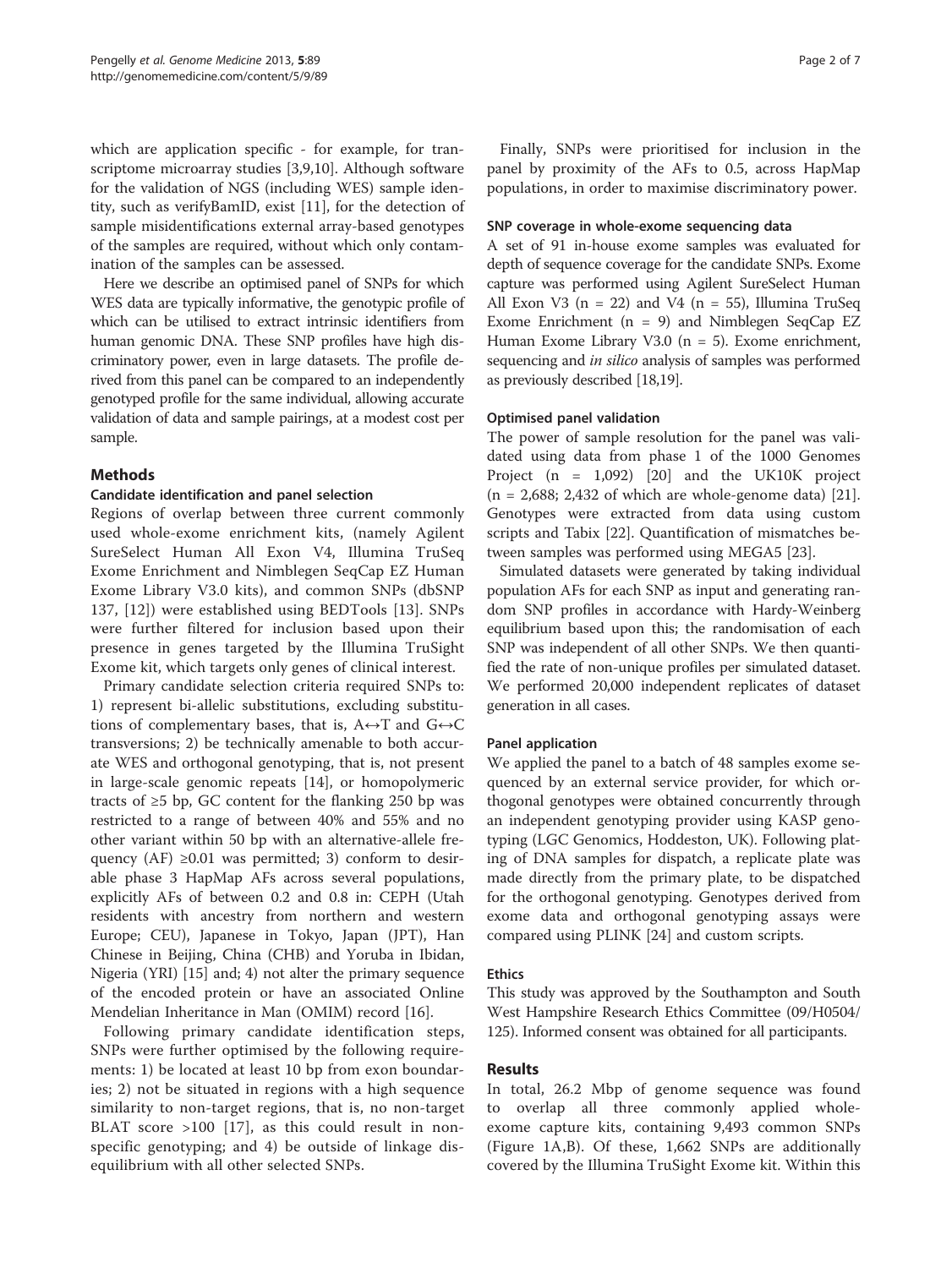<span id="page-2-0"></span>

subset, following the filtering for all primary candidate criteria, 117 candidate SNPs were identified (Figure 1C; Additional file [1\)](#page-5-0), from which the optimised panel of 24 SNPs was selected (Table [1](#page-3-0)). Within the set of 91 in-house exome samples, all 24 SNPs were sequenced at sufficient

read-depth for accurate genotype calling, across all capture kits.

The 24 biallelic SNPs afford 48 points of allelic comparison. Testing the optimised panel in the 1000 Genomes Project data ( $n = 1,092$ ) [[20\]](#page-6-0), an average of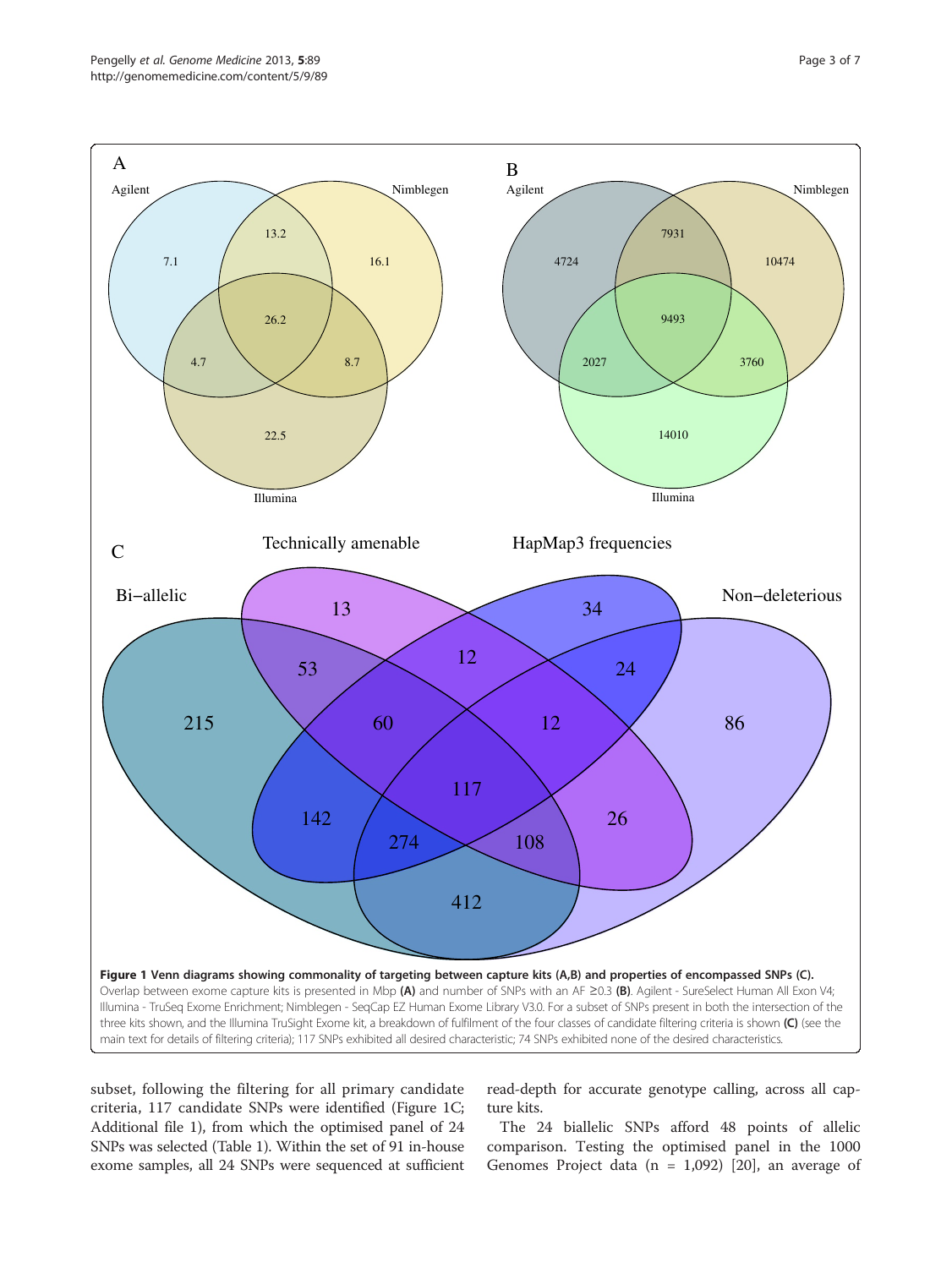<span id="page-3-0"></span>Table 1 Optimised panel of identifying SNPs

| Chromosome     | Position <sup>a</sup> | dbSNP rsID | Gene        | <b>Alleles</b> | HapMap 3 AF |                   |            |            |  |  |  |  |  |  |
|----------------|-----------------------|------------|-------------|----------------|-------------|-------------------|------------|------------|--|--|--|--|--|--|
|                |                       |            |             |                | <b>CEU</b>  | <b>CHB</b>        | <b>JPT</b> | <b>YRI</b> |  |  |  |  |  |  |
| 1              | 179520506             | rs1410592  | NPHS2       | A/C            | 0.59        | 0.62              | 0.54       | 0.53       |  |  |  |  |  |  |
| 1              | 67861520              | rs2229546  | IL12RB2     | A/G            | 0.64        | 0.36              | 0.44       | 0.58       |  |  |  |  |  |  |
| $\overline{2}$ | 169789016             | rs497692   | ABCB11      | $A/G^b$        | 0.55        | 0.65              | 0.51       | 0.22       |  |  |  |  |  |  |
| $\overline{2}$ | 227896976             | rs10203363 | COL4A4      | C/T            | 0.46        | 0.44              | 0.36       | 0.57       |  |  |  |  |  |  |
| 3              | 4403767               | rs2819561  | SUMF1       | $A/G^b$        | 0.56        | 0.73              | 0.73       | 0.72       |  |  |  |  |  |  |
| $\overline{4}$ | 5749904               | rs4688963  | <b>EVC</b>  | $A/G^b$        | 0.33        | 0.65              | 0.67       | 0.52       |  |  |  |  |  |  |
| 5              | 82834630              | rs309557   | <b>VCAN</b> | $A/G^b$        | 0.49        | 0.34              | 0.52       | 0.50       |  |  |  |  |  |  |
| 6              | 146755140             | rs2942     | GRM1        | C/T            | 0.54        | 0.49              | 0.55       | 0.47       |  |  |  |  |  |  |
| 7              | 48450157              | rs17548783 | ABCA13      | C/T            | 0.46        | 0.72              | 0.53       | 0.48       |  |  |  |  |  |  |
| 8              | 94935937              | rs4735258  | PDP1        | C/T            | 0.40        | 0.64              | 0.66       | 0.46       |  |  |  |  |  |  |
| 9              | 100190780             | rs1381532  | TDRD7       | $A/G^b$        | 0.48        | 0.59              | 0.50       | 0.58       |  |  |  |  |  |  |
| 10             | 100219314             | rs10883099 | HPSE2       | A/G            | 0.52        | 0.52              | 0.53       | 0.62       |  |  |  |  |  |  |
| 11             | 16133413              | rs4617548  | SOX6        | C/T            | 0.52        | 0.65              | 0.61       | 0.51       |  |  |  |  |  |  |
| 12             | 993930                | rs7300444  | WNK1        | A/G            | 0.46        | 0.55              | 0.48       | 0.28       |  |  |  |  |  |  |
| 13             | 39433606              | rs9532292  | FREM2       | A/G            | 0.29        | 0.41              | 0.44       | 0.54       |  |  |  |  |  |  |
| 14             | 50769717              | rs2297995  | L2HGDH      | A/G            | 0.55        | 0.65              | 0.67       | 0.59       |  |  |  |  |  |  |
| 15             | 34528948              | rs4577050  | SLC12A6     | C/T            | 0.68        | 0.75              | 0.63       | 0.32       |  |  |  |  |  |  |
| 16             | 70303580              | rs2070203  | AARS        | $A/G^b$        | 0.53        | 0.28              | 0.51       | 0.49       |  |  |  |  |  |  |
| 17             | 71197748              | rs1037256  | COG1        | C/T            | 0.50        | 0.67              | 0.65       | 0.56       |  |  |  |  |  |  |
| 18             | 21413869              | rs9962023  | LAMA3       | A/G            | 0.67        | 0.81 <sup>c</sup> | 0.75       | 0.51       |  |  |  |  |  |  |
| 19             | 10267077              | rs2228611  | DNMT1       | $C/T^b$        | 0.47        | 0.73              | 0.56       | 0.48       |  |  |  |  |  |  |
| 20             | 6100088               | rs10373    | FERMT1      | $G/T^b$        | 0.54        | 0.31              | 0.35       | 0.58       |  |  |  |  |  |  |
| 21             | 44323590              | rs4148973  | NDUFV3      | C/T            | 0.65        | 0.33              | 0.38       | 0.73       |  |  |  |  |  |  |
| 22             | 21141300              | rs4675     | SERPIND1    | A/C            | 0.46        | 0.62              | 0.51       | 0.57       |  |  |  |  |  |  |

<sup>a</sup>Position as defined in genome reference assembly GRCh37 (hg19).

<sup>b</sup>SNP is defined on the negative strand.

c AF marginally outside target range for candidate selection. Selected due to paucity of candidates on chromosome 18.

18.0 (standard deviation = 3.3) allelic differences between all pairwise combinations was observed, with a range of 3 to 34. As such, there will be, on average, 18 differential alleles between any two samples, enabling discrimination.

On addition of the UK10K data (n = 2,688) to the 1000 Genomes Project data ( $n_{\text{combined}} = 3,780$ ), there remained an average of 17.8 allele mismatches across the profiles. Eighteen UK10K sample pairs produced duplicate profiles. On investigation of these pairs, they were found to share >98% genotypic concordance across an extended panel of 1,662 SNPs in all cases, compared to an average of 42%, with a range of 27 to 77%, for all sample pairs with unique SNP profiles (Additional file [2](#page-5-0)). As such, these pairs represent extreme outliers, and are derived from genetically identical biological samples, either from the same individual or monozygotic twins, and were therefore excluded from the mismatch average.

#### Simulated data

The discriminatory power of the panel was evaluated by dataset simulation. We simulated datasets of 10,000 individuals, that conformed to AF distributions for investigated HapMap populations (CEU, CHB, JPT and YRI),

# Table 2 Profile collisions per simulated dataset of 10,000 individuals with various population AFs

| AF source                        | Average collisions per dataset (±SD) |
|----------------------------------|--------------------------------------|
| 1000 Genomes average             | 0.0039(0.062)                        |
| HapMap phase 3:                  |                                      |
| <b>CFU</b>                       | 0.0064(0.079)                        |
| <b>CHB</b>                       | 0.0239(0.154)                        |
| <b>JPT</b>                       | 0.0082(0.090)                        |
| YRI                              | 0.0076(0.086)                        |
| Theoretical perfect <sup>a</sup> | 0.0031(0.056)                        |

<sup>a</sup> All 24 SNPs assigned an AF of 0.5, which will give the most even trifurcation per SNP, and thus discriminatory power. SD, standard deviation.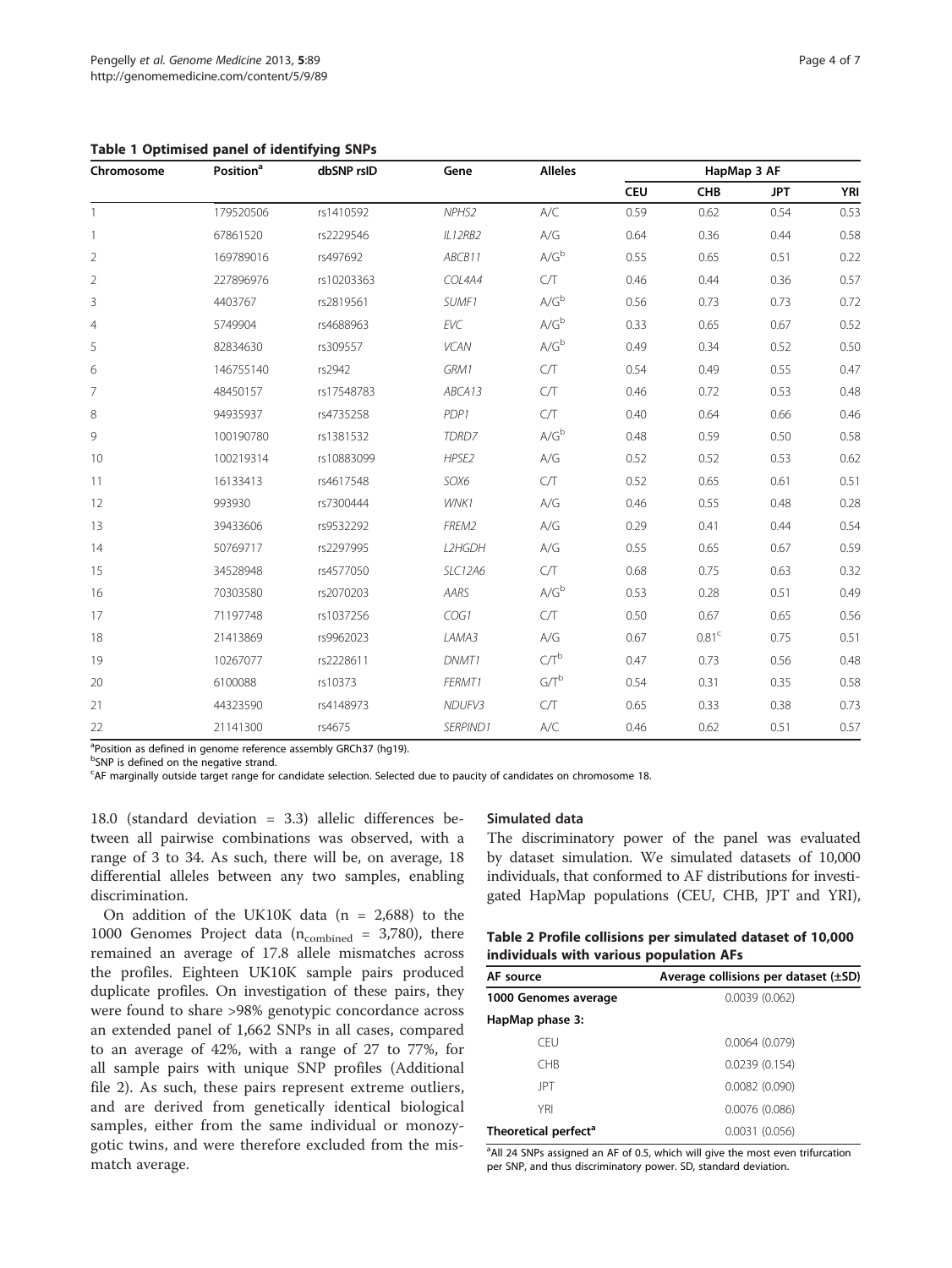

1000 Genomes Project pilot average [\[25\]](#page-6-0), as well as for a hypothetical perfect allele distribution (AF = 0.5 for all SNPs) (Table [2](#page-3-0)). In all simulated populations, <2.5% of simulated datasets of 10,000 contained any repeat SNP profiles (henceforth termed 'collisions'). This translates approximately into less than 1 in every 40 independent datasets of 10,000 individuals containing a single matching pair of profiles.

The effect of dataset size on the frequency of collisions was investigated for populations present in 1000 Genomes Project phase 1 data [[20](#page-6-0)]. An exponential increase in the frequency of collisions was observed with increasing dataset size, though the panel continued to have high power for the discrimination of samples. For instance, were we to have 85,000 Southern Han Chinese (CHS)

samples, (the worst performing 1000 Genomes population evaluated, due to the AF distribution for SNPs within this panel), we would expect the dataset to contain, on average, a single duplicate SNP profile (Figure 2). In addition, total SNP absence - for example, through technical failure of orthogonal genotyping - was modelled. For each SNP that entirely failed to provide data, a less than three-fold drop in discriminatory power was observed in all cases (data not shown). This suggests that our approach is robust against technical failure.

Application of the SNP panel to our batch of 48 samples revealed a discrepancy between exome and orthogonal genotypes for two samples dispatched in adjacent wells, suggesting a reciprocal transposition (Figure 3). The occurrence of this error in the exome data was also

|                                                                                                                                                                                                                                            |  | ಎ<br>s14105 |   | \$2229546 |  | $\mathbf{r}$<br>rs497693 |           | \$1020363 |    | :2819561 |  | rs4688963 |    | rs309557                       |   | s2942 |                      | s17548783     |                 | rs4735258    | \$1381532 |                | s10883099 |             | rs4617548 |         | rs7300444    |           | rs9532292    |                 | s2297995 |            | s4577050    |       |   | rs2070203    |       | rs1037256 | rs962023     |                 |              | :s2228611      |   | $r s10373$ | 87148973 |   | s4675 |  |
|--------------------------------------------------------------------------------------------------------------------------------------------------------------------------------------------------------------------------------------------|--|-------------|---|-----------|--|--------------------------|-----------|-----------|----|----------|--|-----------|----|--------------------------------|---|-------|----------------------|---------------|-----------------|--------------|-----------|----------------|-----------|-------------|-----------|---------|--------------|-----------|--------------|-----------------|----------|------------|-------------|-------|---|--------------|-------|-----------|--------------|-----------------|--------------|----------------|---|------------|----------|---|-------|--|
| Sample                                                                                                                                                                                                                                     |  |             |   |           |  |                          |           |           |    |          |  |           |    |                                |   |       |                      |               |                 |              |           |                |           |             |           |         |              |           |              |                 |          |            |             |       |   |              |       |           |              |                 |              |                |   |            |          |   |       |  |
| <b>Exome</b>                                                                                                                                                                                                                               |  | A A         | G |           |  | $C$ $C$                  |           |           | G  | G        |  |           | T  | C                              |   | G A   | T                    | $\mathbf{C}$  | $C$ T           |              | A A       |                |           | $A \cap A$  |           | A G     | $C$ T        |           |              | G A             | G A      |            |             |       |   | A A G A      | G     | $-$ G +   | T            | $\mathbf{C}$    | $\mathbf{C}$ | <sup>-</sup> C | G | G          |          | G |       |  |
| Geno                                                                                                                                                                                                                                       |  | N N         | G |           |  |                          |           |           | G  | G        |  |           | T  | $\mathcal{C}$                  | G | A     |                      |               | C               |              |           |                |           |             |           | A G     | C T          |           |              | G A             | G A      |            |             | A A I | G |              | G     | G         |              |                 |              |                | G | G          |          |   |       |  |
| <b>Exome</b>                                                                                                                                                                                                                               |  | $C$ A       |   |           |  |                          |           |           |    | $A$ G T  |  |           | T  | C.                             |   |       |                      |               | $G$ A $T$ C C C |              |           | A <sub>b</sub> |           |             |           |         |              |           |              | GGGGCTAA        |          | $G$ $G$    |             |       |   |              |       |           |              | G A G A G G C C |              | c c            |   | $G$ $G$    | G G      |   |       |  |
| Geno                                                                                                                                                                                                                                       |  |             |   |           |  | $\epsilon$               | $\perp$ C | T         |    | G        |  |           | T  | $\mathcal{C}$                  |   |       |                      | $\mathcal{C}$ | $\mathbf{C}$    | $\mathbf{C}$ | G.        |                |           | $A$ $G$     |           | $A \ G$ | $\mathbf{C}$ |           | $\mathbf{A}$ |                 |          |            | G           |       |   | $\mathbf{A}$ | , G ' |           | $\mathbf{C}$ | $\mathcal{C}$   |              | $\mathbf{C}$   |   | G          | G        |   |       |  |
| Exome                                                                                                                                                                                                                                      |  | $C$ A       |   |           |  |                          |           |           | G. | G        |  |           | T  | $\mathbf{C}$                   |   |       | $A \cap C \subset C$ |               | $\mathbf{C}$    | $\mathbf{C}$ | G.        |                |           | $G$ $A$ $G$ |           |         |              | $A$ G C C |              | $A \cdot A$     |          | $A \cap A$ |             | G A   |   | $A \cap A$   | G     |           |              | $C$ $C$         |              | T C            |   | $A$ $G$    | G G      |   |       |  |
| Geno                                                                                                                                                                                                                                       |  |             |   |           |  |                          |           |           |    | G        |  |           | T. | C                              |   |       |                      | $\mathcal{C}$ | $\mathbf{C}$    | C            |           |                |           | $G$ $G$     |           | $G$ $G$ | $\mathbf{C}$ |           | $\mathbf{A}$ |                 | G        | G          | G           |       |   | G A          | G     |           | $\mathbf{C}$ | $\mathcal{C}$   |              | $C$ $C$        |   | $G$ $G$    | G        |   |       |  |
| <b>Exome</b>                                                                                                                                                                                                                               |  | $C$ A       |   | A A       |  | T T                      |           | $C$ T     | G  |          |  |           |    | G[T T]T C[G A]T C[C T]A A[G G] |   |       |                      |               |                 |              |           |                |           |             | A A C T   |         |              |           |              | $A$ $A$ $A$ $A$ |          |            | A A G A G A |       |   |              |       |           |              | $C$ $C$         |              | T C            |   | $A$ $A$    | G G      |   | C T   |  |
| Geno                                                                                                                                                                                                                                       |  |             |   |           |  |                          |           |           | G  |          |  |           |    | $\mathbf{C}$ .                 | G |       |                      |               |                 |              |           |                | G         | G           |           |         |              |           |              |                 |          |            |             |       | G |              | G     |           |              |                 |              |                |   |            |          |   |       |  |
| $\perp$ C<br>$C$ T<br>G G<br>Figure 3 Exome derived and orthogonal genotypes (Geno) for four samples, showing a sample-switch between samples 2 and 3.<br>Informative markers for the resolution of this switch are highlighted in yellow. |  |             |   |           |  |                          |           |           |    |          |  |           |    |                                |   |       |                      |               |                 |              |           |                |           |             |           |         |              |           |              |                 |          |            |             |       |   |              |       |           |              |                 |              |                |   |            |          |   |       |  |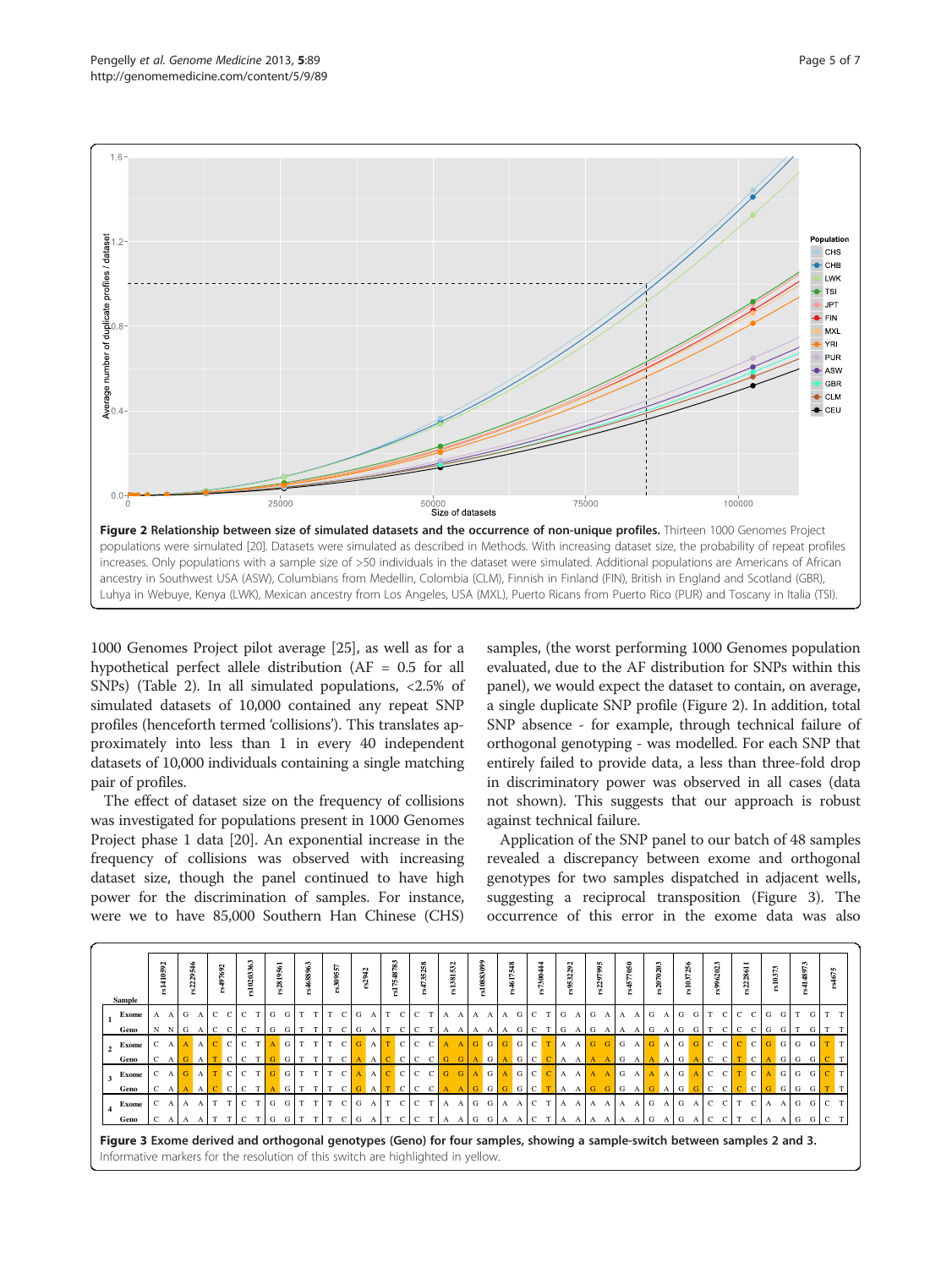<span id="page-5-0"></span>supported by interrogation of X-chromosome heterozygosity to confirm sample gender. In addition to the identification of the switch, the panel allowed for expeditious resolution of the error, permitting the continued use of the data in downstream analyses.

# **Discussion**

Validation of sample identity is essential in order to ensure data integrity and validity of conclusions drawn from data. We have described a powerful tool for the identification and validation of data provenance throughout the workflow of WES data collection and analysis. The power of discrimination, that is, the precision with which samples can be uniquely identifiable, is sufficient and robust for most projects on the current scale of up to 10,000 samples, with inbuilt redundancy of SNPs to protect against technical failures. In WES, the exome enrichment process provides the limiting step for the availability of data on SNPs for use in sample identification. As such, this panel will also be of utility for whole-genome sequencing data, where there is no such limitation on SNP coverage. This will be beneficial where there are mixed datasets of both whole-genome sequence and WES data.

NGS is now developing as the diagnostic methodology of choice across a range of applications, including mutation scanning in targeted gene panels and WES for congenital disorders, as well as high depth analysis for tumour profiling. Whilst the service model for delivery of these tests is not fully resolved at this stage, there will certainly be economic arguments for centralising certain tests. This will have the effect of increasing the throughput requirements as well as physically moving samples between labs. Both of these factors will increase the opportunity for sample misidentification.

Even for testing within a single lab, the use of inherent sample and data identification methods, as described in this study, seems a robust approach to fulfil the regulatory requirement for providing a full audit trail and ensuring data provenance [[26,27\]](#page-6-0). The SNP panel presented here is immediately usable across all commonly used exome capture kits, and would be equally applicable to any gene panel by incorporating, or 'spiking', the SNP regions into the custom capture kit at the design stage. Where it can be shown that there are no expected repeat profiles (that is, no paired samples from the same individual are being analysed), it may even be beneficial from a process perspective to use the SNP profile as the primary method for sample tracking.

The discriminatory power of the panel may be reduced for various reasons, such as geographically localised variation in AFs, and degradation of DNA samples, resulting in incomplete data. We have shown our panel to have a high discriminatory power across a diverse range of populations. Additionally, the discriminatory

power will be marginally reduced where many relatives are sequenced. In the case of highly consanguineous families, sample tracking methods such as barcoding will afford optimal certainty in these particular cases. Should concerns over insufficient discriminatory power arise, additional SNPs may be added to the panel from the existing list of candidates (Additional file 1), also allowing the tailoring of an enhanced panel to the population(s) of interest, should this be desired. Nevertheless, we have demonstrated our panel to be sufficiently robust to withstand power reductions without loss of utility for most purposes.

We have also presented a recent case in which use of this panel has allowed us to identify, confirm, and resolve a sample switch, highlighting the importance of using such a tool. Monetary cost will vary with the technology used for orthogonal genotyping and sample throughput. We have intentionally designed the panel to be platform nonspecific, allowing for the establishment of in-house assays using preferred genotyping methodology or outsourced where required. Our own chosen methodology costs approximately £5 GBP per sample, representing a small fraction of the cost of exome data generation.

# Conclusions

The size of held NGS datasets continues to increase, with the UK Government recently committing to the sequencing of 100,000 samples as part of healthcare provisions [[28](#page-6-0)]. As such, the demand for the development of effective tools for bioinformatic analysis, data compression, mutation effect prediction and quality control is high. We have described a panel of SNPs for the discrimination of human biological samples on the basis of data intrinsic to WES data derived from samples processed using common capture kits. We recommend the routine use of this panel to maintain data integrity and protect sample provenance.

# Additional files

#### [Additional file 1:](http://www.biomedcentral.com/content/supplementary/gm492-S1.csv) List of all candidate SNPs with evaluated properties.

[Additional file 2:](http://www.biomedcentral.com/content/supplementary/gm492-S2.pdf) Distribution of pairwise genotype concordance **between samples.** Pairs resulting in duplicate SNP profiles ( $n = 18$ ) and pairs between samples with unique SNP profiles ( $n = 7,142,293$ ) within the combined dataset of 3,780 samples are shown. Concordance across the 1,662 SNPs detailed in Figure [1C](#page-2-0) was evaluated. All pairs resulting in duplicate profiles have >98% concordance, well separated from the distribution of samples with unique profiles. Note the logarithmic scale.

#### Abbreviations

AF: alternative-allele frequency; bp: base pair; CEU: CEPH (Utah residents with ancestry from northern and western Europe); CHB: Han Chinese in Beijing, China; CHS: Southern Han Chinese; JPT: Japanese in Tokyo, Japan; Mbp: megabase pair; NGS: next-generation sequencing; SNP: single nucleotide polymorphism; WES: whole-exome sequencing; YRI: Yoruba in Ibidan, Nigeria.